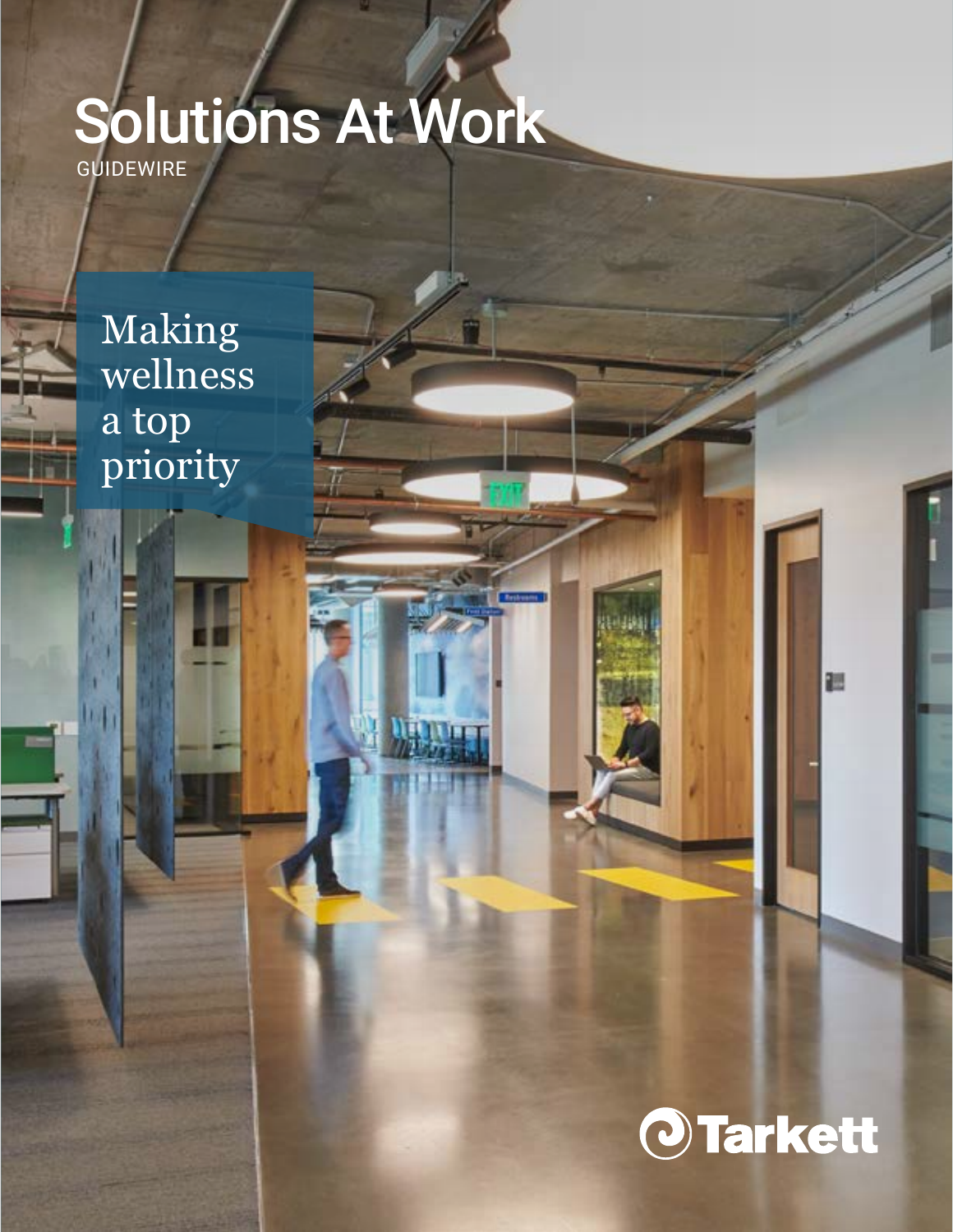

#### **PROJECT FACTS:**

**Country:** USA

**City:** San Mateo, CA

#### **Type of Project:** New Construction

### **Featured Products:**

FlexAire® Modular, ethos® Modular with Omnicoat Technology®, Contour LVT

**Video:** Click [here](https://vimeo.com/444905958) to watch

### Guided by Values

DWA believes that designing smart integrated spaces will bring out the best in their clients. Guidewire is an excellent example of this principle in action. Based in the heart of Silicon Valley, Guidewire develops niche software solutions for primary insurance providers. Founded in 2001, its leaders have quickly grown the company to serve 350 businesses in 30 countries across the world. In addition to its 10 satellite offices in the US, Canada and Brazil, the rapidly expanding team was ready for a new global headquarters in San Mateo, California—one that would support the wellness and productivity of each employee and respect the planet's finite resources.

### Inspiring Culture

To celebrate Guidewire's rich heritage of hard work and determination, lead architect David Whitney of DWA worked with the company's marketing department to tell that story throughout the building's interior. Artists were hired to translate key points in the organization's history onto concrete feature walls—an element that unites the team around shared successes.

According to Priscilla Hung, Guidewire's COO, the primary concept for the architectural and interior design of the space was to "bring nature in" and provide a safe space where employees can collaborate, have fun and feel good. All personal work stations were intentionally positioned along vast rows of windows to take full advantage of the expansive panorama and natural light coming from every side of the building. Each station boasts a sit/stand desk to give people options and flexibility, but the options don't end there. Zen rooms offer a place to meditate, game rooms provide playful escape, and a buzzing café is a central hub for energy and crosspollination. "Everybody from all the different teams gets together there, so it's working. Having those opportunities in the common spaces is part of the office culture," said Whitney. The team is also reminded of the value of collaboration every time they look up to the ceiling. All the mechanics that keep the building functioning have been left exposed by design emphasizing the importance of intersecting with one another.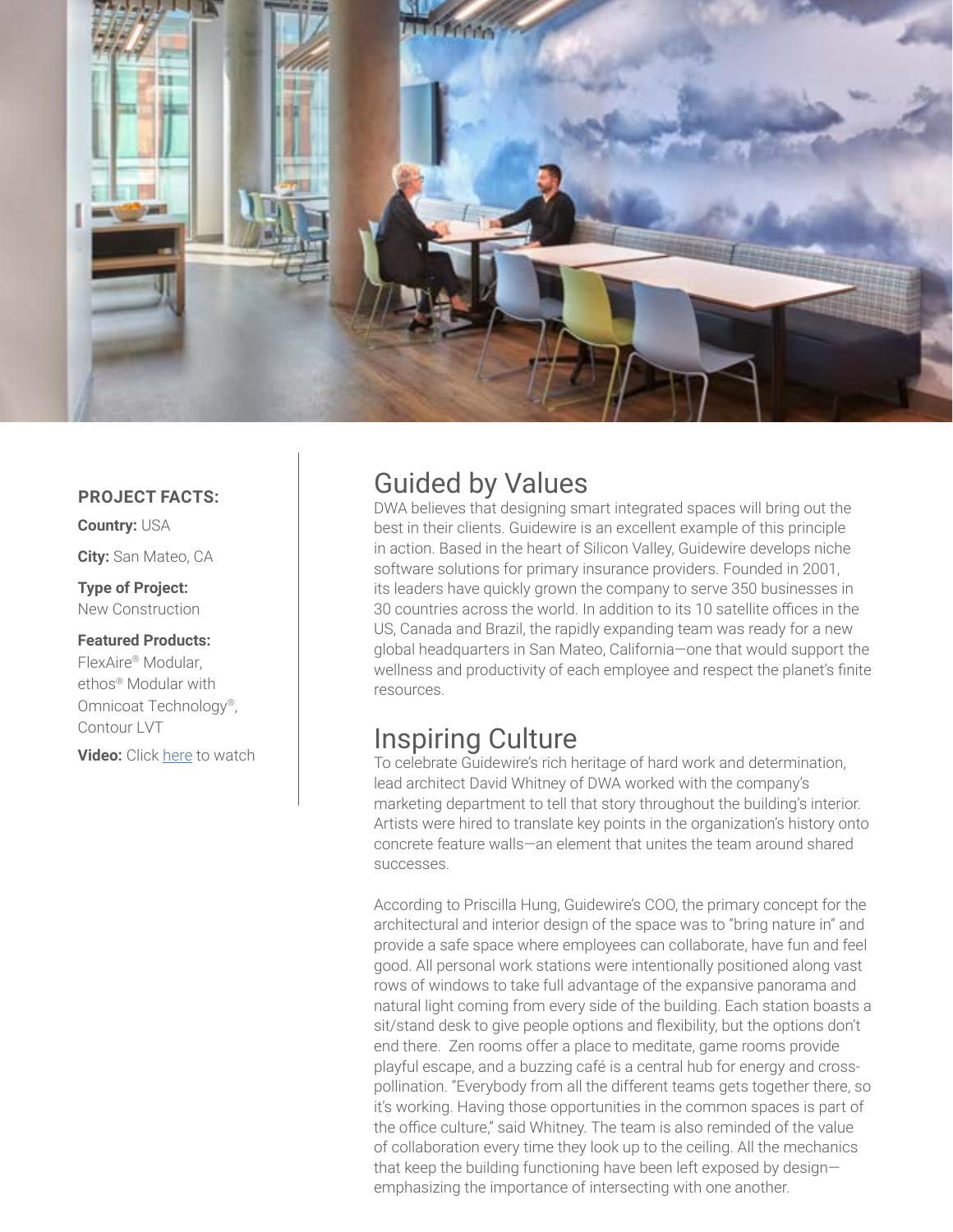

## Reducing Planet Impact

Another key focus of the project was choosing [healthy materials](https://commercial.tarkett.com/en_US/node/good-materials-10119) that would promote employee wellness and reduce the building's impact on the environment. "Our philosophy is zero waste," said Priscilla. In the café, the team removed single serving snacks, cans and bottles, plastic utensils and paper serving products, and replaced them with bulk serving containers, china and silverware. "We're hopeful to spend every day giving back to the environment and not creating more waste." Tarkett fully shares these sentiments, which is why our global organization is transitioning from a linear to a [circular economy](https://commercial.tarkett.com/en_US/node/circular-economy-10065) business model.

Guidewire's commitment to zero waste helped the design team select Tarkett's ethos® Modular with Omnicoat Technology™ to soften acoustics and create islands in key areas. This non-PVC modular backing is made with PVB film from recycled windshields and safety glass. From 2004 to 2018, Tarkett reused close to 23,500 tons of PVB film from 22.8 million windshields, keeping this material out of landfills. When Guidewire is ready for a design update, their 11,000 square yards of ethos can be diverted from landfill and recycled again through Tarkett's ReStart® reclamation program.

On top of that, based on conservation improvements we've made to our manufacturing processes since 2010, those 11,000 square yards of carpet are saving the planet more than 44,000 gallons of water usage. To put this in perspective, according to the EPA, the average American family of four uses 352 gallons of water per day at home, so Guidewire's project essentially provided a family's water for three months. Tarkett's Dynex SD® yarn also saves water over the life of the floor. Its superior stain protection is built into the chemical makeup of the fiber, so it's easily maintained with less water and no chemicals protecting natural resources and contributing to better indoor air quality.

For areas where a hard flooring surface was needed, the design team chose Tarkett's Collections Infinies LVT. Suzanne Tick's Broadcloth design (Color: Cutch) was installed in the game room to continue an industrial, but playful feel. All Tarkett LVT is 100% phthalate-free, so it fits easily with the team's requirements for healthy materials. Our [responsible](https://commercial.tarkett.com/en_US/node/responsible-use-pvc-flooring-10123)  [use of PVC](https://commercial.tarkett.com/en_US/node/responsible-use-pvc-flooring-10123) also ensures this product can safely be recycled into new flooring when Guidewire is ready to replace it.

Guidewire's new global headquarters is a striking example of how successful a workplace design can be when we consider the needs of individual employees, collaborative groups and social consciousness.